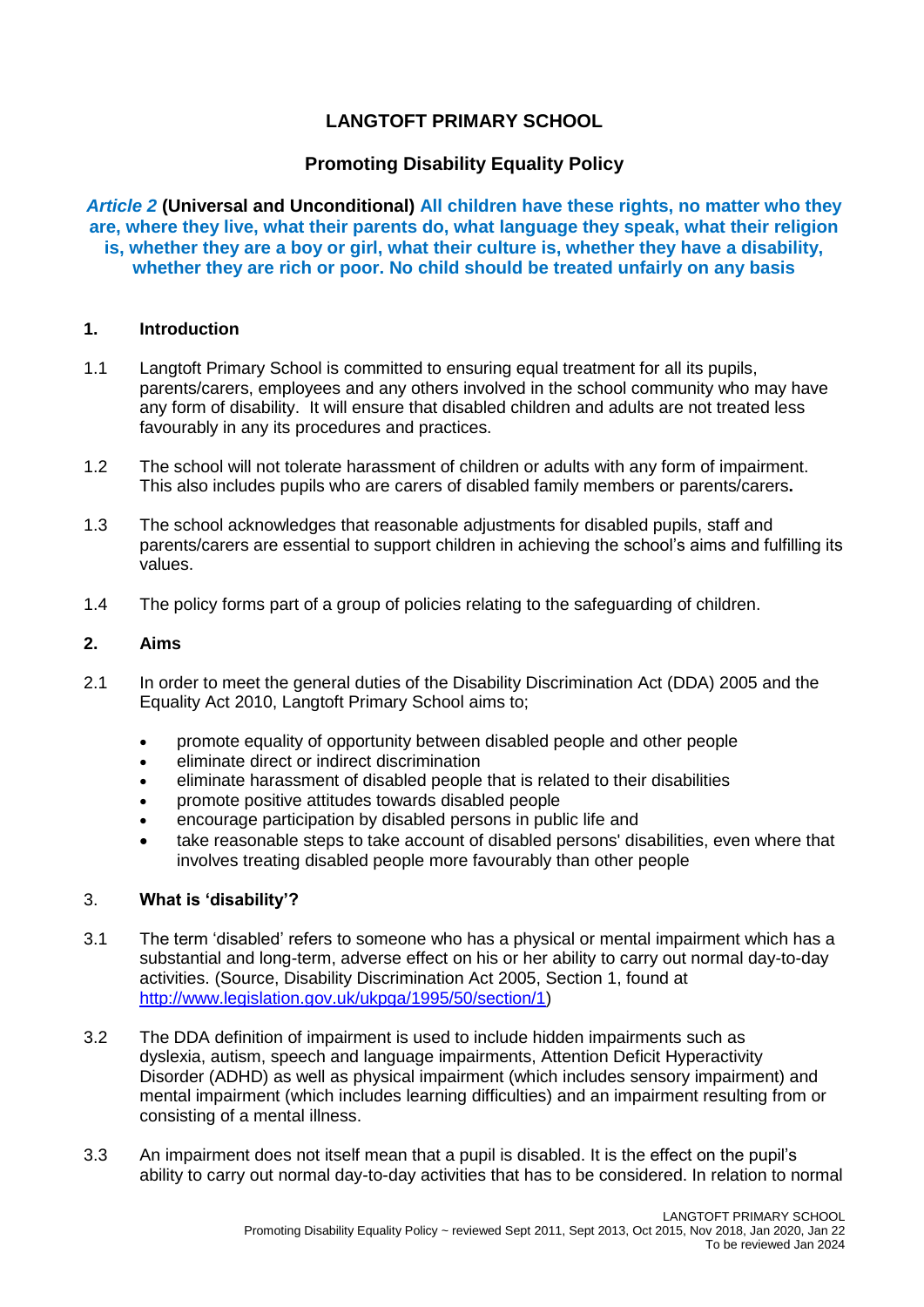day-to-day activity the test of whether an impairment affects normal day-to-day activity is whether it affects one or more of the following;

- mobility, manual dexterity, physical co-ordination, continence
- ability to lift, carry or otherwise move everyday objects
- speech, hearing or eyesight
- memory or ability to concentrate, learn or understand
- perception of risk of physical danger

A broader definition of disability includes;

- people with cancer or surviving cancer
- people with HIV and Multiple Sclerosis
- 3.4 The term 'disabled' is not interchanged with the phrase 'special educational needs' (SEN) although it is appreciated that many pupils with SEN may also have disabilities. Equally, disabled pupils may or may not have special educational needs. The school recognises that social, educational and behavioural difficulties are part of the SEN definition.

## **4. Roles and Responsibilities**

4.1 It is the responsibility of every individual within the school community to treat people with respect, regardless of their disability status.

# **The role of the Governing Body**

- 4.2 In order to meet specific duties under the DDA 2005 and the Equality Act 2010, the school will;
	- gather evidence to inform action by monitoring the recruitment, development and retention of employees, and gather information on the effect of policies and practices on the educational opportunities and achievement of disabled pupils
	- assess the impact or likely impact of its policies and practices on equality for disabled people

## **5. Policy into practice**

- 5.1 **Learning**. All pupils are taught according to need**.**
- 5.2 **Environment**. Internal ramps exist providing any wheelchair users/persons with walking aids access to the school. A toilet with facilities for people with disabilities are available.
- 5.3 **Eliminating harassment and bullying.** The school has adopted Local Authority policies on harassment at work. The school's *Anti Bullying Policy* is regularly monitored and reviewed by staff, pupils and governors. Parents' views are taken into account.
- 5.4 **Developing a voice for disabled pupils, staff and parents/carers.** Disabled pupils and their parents and other disabled members of the school community will be involved in devising, monitoring and evaluating policy. Pupils and their parents will have a direct voice through review of Learning Passports and Annual Review with the SENCo. Staff will be able to comment in the Staff Questionnaire.
- 5.5 **Removing physical barriers.** See the school's *Accessibility Plan*.
- 5.6 **Reasonable Adjustments.** The school will be successful in making reasonable adjustments when disabled persons can, wherever possible, participate fully in the classroom, in the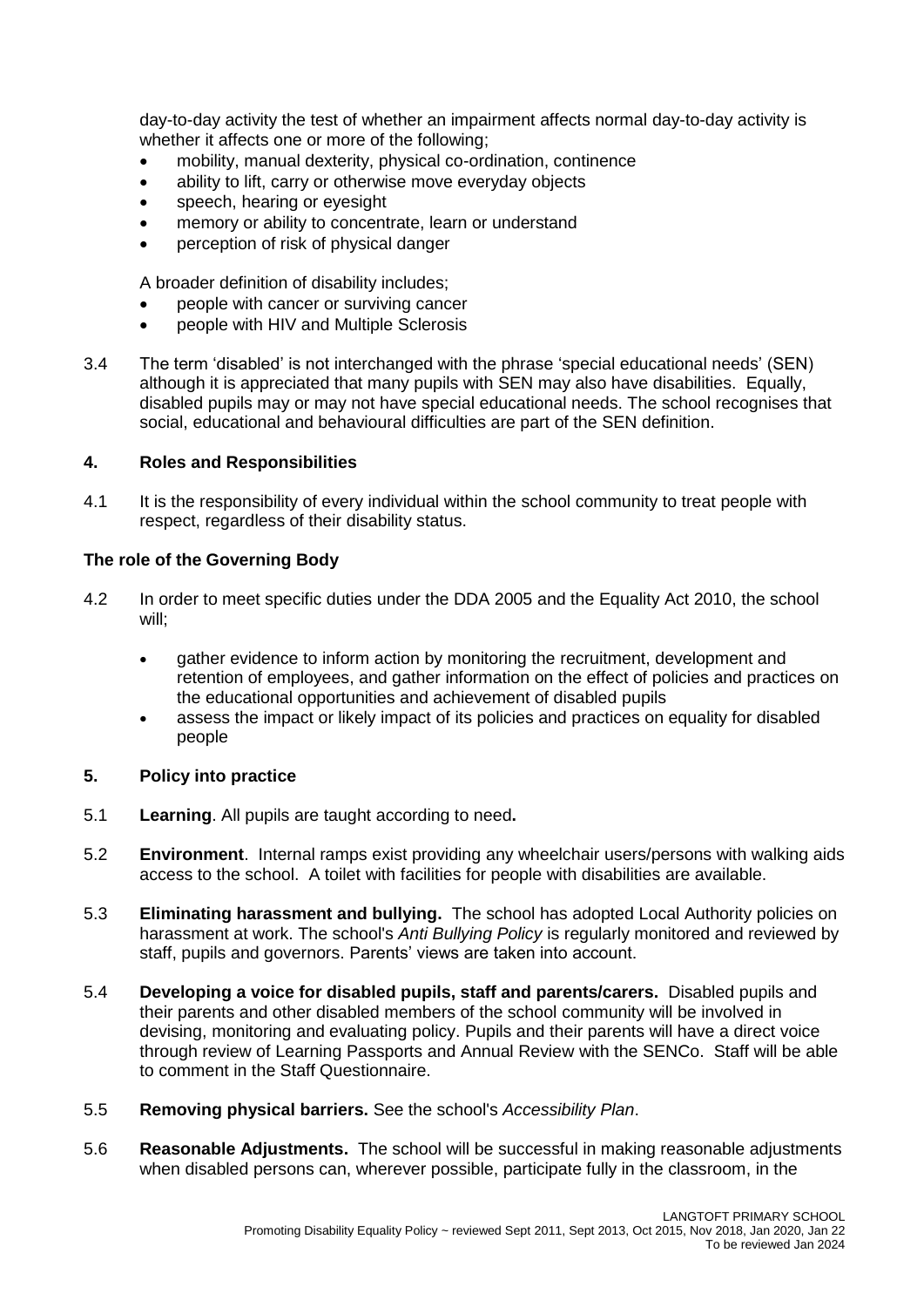school curriculum and at all times and in all parts of the building. Furthemore, when disabled persons feel part of the life of the school, are included by their peers in all parts of school life, when parents and carers of disabled pupils feel their child is part of the life of the school and when staff feel confident in working with disabled pupils.

5.7 **Awareness of policy.** Parents/carers and pupils should know that the school has an equal opportunities policy and is committed to equality of opportunity for all. A copy of the policy is made available to parents/carers on the school's website and as a paper copy on request. It is displayed in the Staff Room.

Appendix A will support 5.7.

# **6. Monitoring and review**

- **6.1** The effectiveness of the *Promoting Disability Equality Policy* is monitored and reviewed by the governing body through;
	- monitoring the progress of groups of pupils and comparing it to the progress made by other pupils in the school
	- monitoring the staff appointment process so that no-one applying for a post at the school is discriminated against
	- requiring the headteacher to report to governors on an annual basis on the effectiveness of the policy
	- taking into serious consideration any complaints regarding discrimination issues from parents/carers, staff or pupils
	- monitoring other policies relating to safeguarding
- **5.2** The policy will be reviewed in January 2024 by the Well-being and Provision Committee.